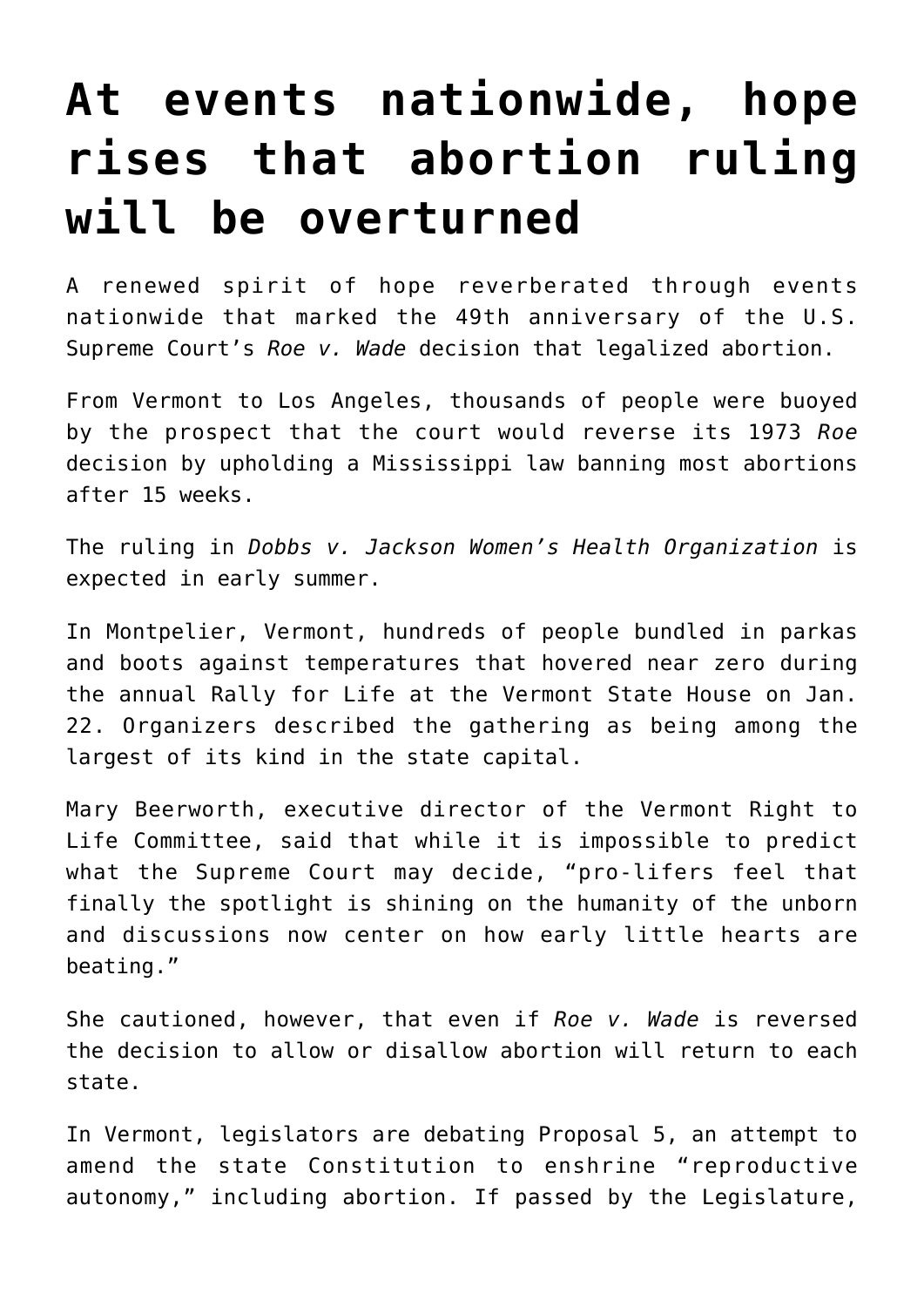the proposal could go before voters in November.

She said pro-life Vermonters "have an uphill battle ahead for years to come."

This year's rally included a Respect Life Mass at St. Augustine Church and a prayer service at Lighthouse Christian Church, both in Montpelier, before people gathered at Montpelier City Hall and marched to the State House for the rally.

At the Mass, Bishop Christopher J. Coyne of Burlington, said the nation is "beginning to move the dial back in terms of recognizing the child in the womb as a person who needs protection."

However, the bishop expressed concern about Proposition 5, which he said would "enshrine in a nebulous way" so-called reproductive rights. He called on anyone seeking to protect the rights of the unborn to "be educated" and to share accurate information with voters.

Elsewhere, Archbishop Bernard A. Hebda of St. Paul and Minneapolis told more than 2,000 people at the annual "Prayer Service for Life" on Jan. 22 in the Cathedral of St. Paul that the nation could be on the brink of a "post-*Roe* world."

The moment requires prayerful discernment of God's will to build a culture of life, and for a deep respect for all life, born and unborn, the archbishop said in his homily.

While awaiting the Supreme Court's ruling, people can continue to work through charity and justice to help women and families struggling with crisis pregnancies, he said.

Quoting from a Jan. 22 opinion piece in USA Today by Ashley McGuire, a senior fellow with The Catholic Association, the archbishop urged pro-life advocates to continue to act with "calm and steadfast seriousness" while they await the Supreme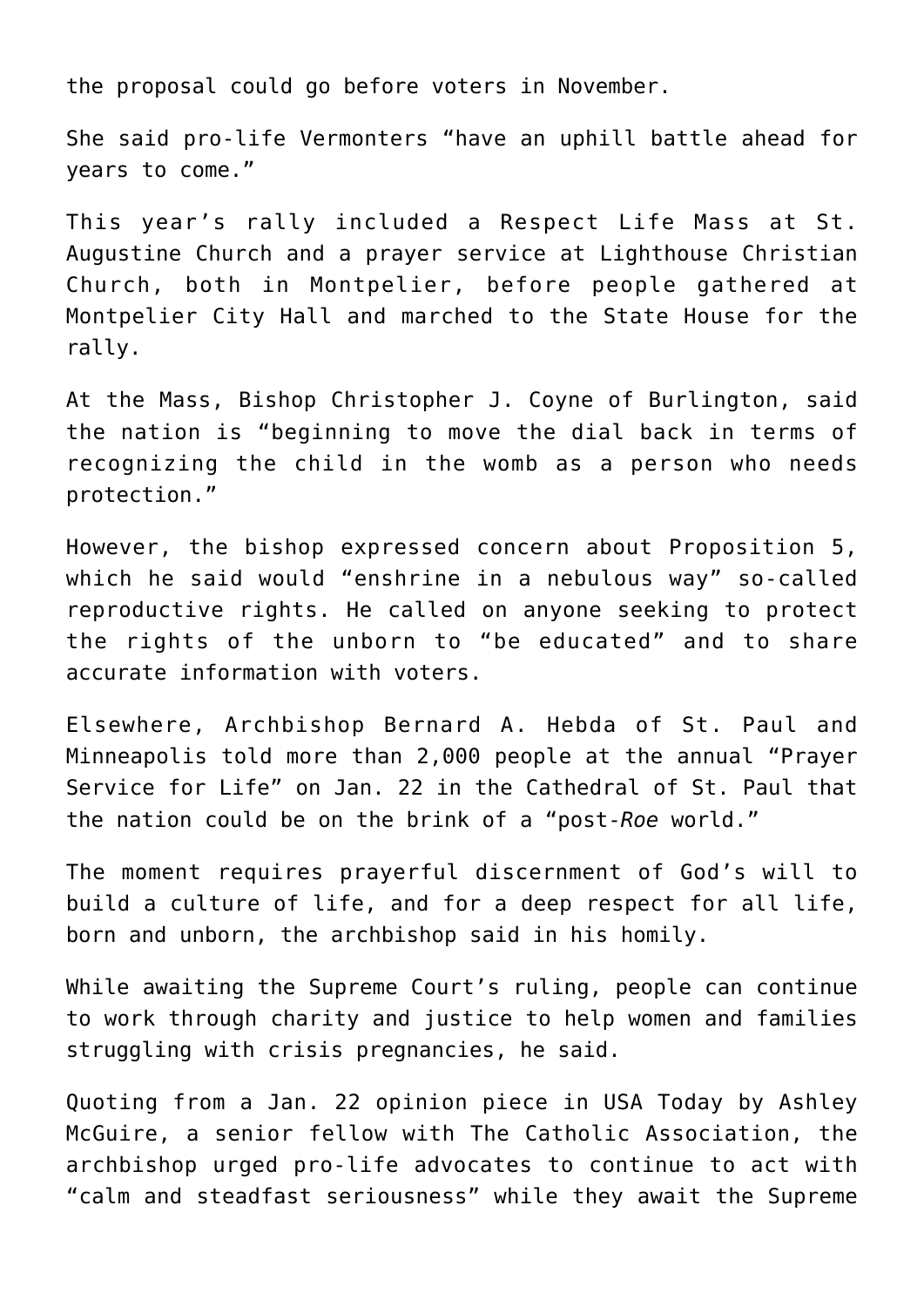Court's decision.

He also encouraged that they listen for "marching orders from the Lord, for promoting a culture of life on what could be a changed landscape as the battle shifts from Washington to each of our states," including Minnesota.

Families, high school students and others at the prayer service — many of whom afterward participated in the annual March for Life to the nearby state Capitol despite temperatures in the teens and wind chills below zero, noted the gravity of the moment.

"We're optimistic that almost 50 years of this unjust decision might be overturned," said Stephen Maas, 44, who was at the prayer service with his wife, Jennifer, and their five children, ages 6 to 15.

"I think there is a lot of anticipation," said Maas, a member of Nativity of Our Lord Parish in St. Paul. "It's not a sprint, it's a marathon. The overturning of *Roe v. Wade* will be just the first leg."

The national March for Life in Washington saw more than 200 people arrive from several parishes and schools in the Diocese of Nashville, Tennessee, to rally with pro-life advocates.

Father Andy Bulso, chaplain of the diocese's Office of Faith Formation, was among those making the trip. Addressing the Tennessee contingent before the march, Father Bulso said that while experiencing discomfort because of the frigid temperatures in the nation's capital, each person would have to "reconnect with your reason, your why" for attending.

"This is a day to get out of ourselves," he said. "Maturity and love involves getting out of ourselves and doing things for other people. This day is a real chance to do that."

Kayleigh Langenstein, a student at Belmont University,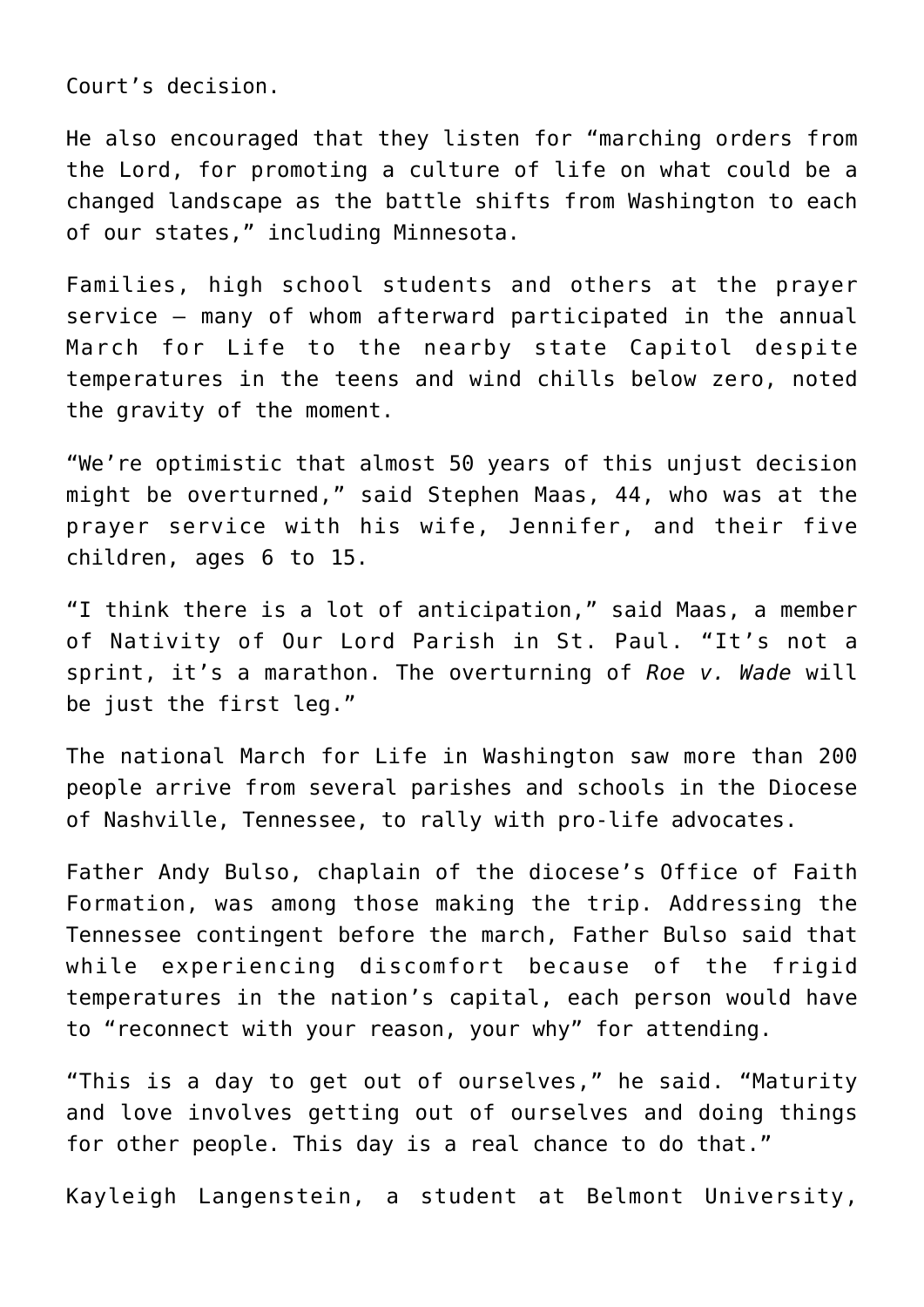traveled with the diocesan University Catholic college campus ministry program to Washington. Standing outside the Supreme Court building made an impression, she said.

"I was like 'Holy cow, in a couple months *Roe v. Wade* could be overturned right here,' which was really powerful for me," she said. "This could be the last March for Life during the *Roe v. Wade* era. This could be a very real possibility that the next March for Life will be more focused on individual states."

Dozens of Catholic U.S. military personnel and members of the Archdiocese for the Military Services joined the March for Life in Washington as well. The delegation included cadets from the U.S. Military Academy in West Point, New York, midshipmen from the U.S. Naval Academy in Annapolis, Maryland, and others who were attending the archdiocese's Young Adult Ministry Symposium.

Archbishop Timothy P. Broglio, who heads the archdiocese, was joined by Auxiliary Bishop Joseph L. Coffey, archdiocesan episcopal vicar for veterans affairs, and several priests who serve as military chaplains around the world.

During his homily at Mass for participants in the archdiocese's Edwin Cardinal O'Brien Pastoral Center in Washington, Archbishop Broglio reminded marchers that a strong prayer life must feed outward demonstrations of witness to the Gospel.

Borrowing from St. Bernard of Clairvaux, the archbishop spoke of a reservoir in which people of faith "fill up with Christ so that we are in a position to share our abundance. The reservoir retains water until it is filled and then discharges the overflow without loss to itself."

"We cannot get up and march if we are not filled up with Jesus Christ and a desire to share his life with others," he said. "We cannot teach if we do not draw the fullness of the gospel of life," he added.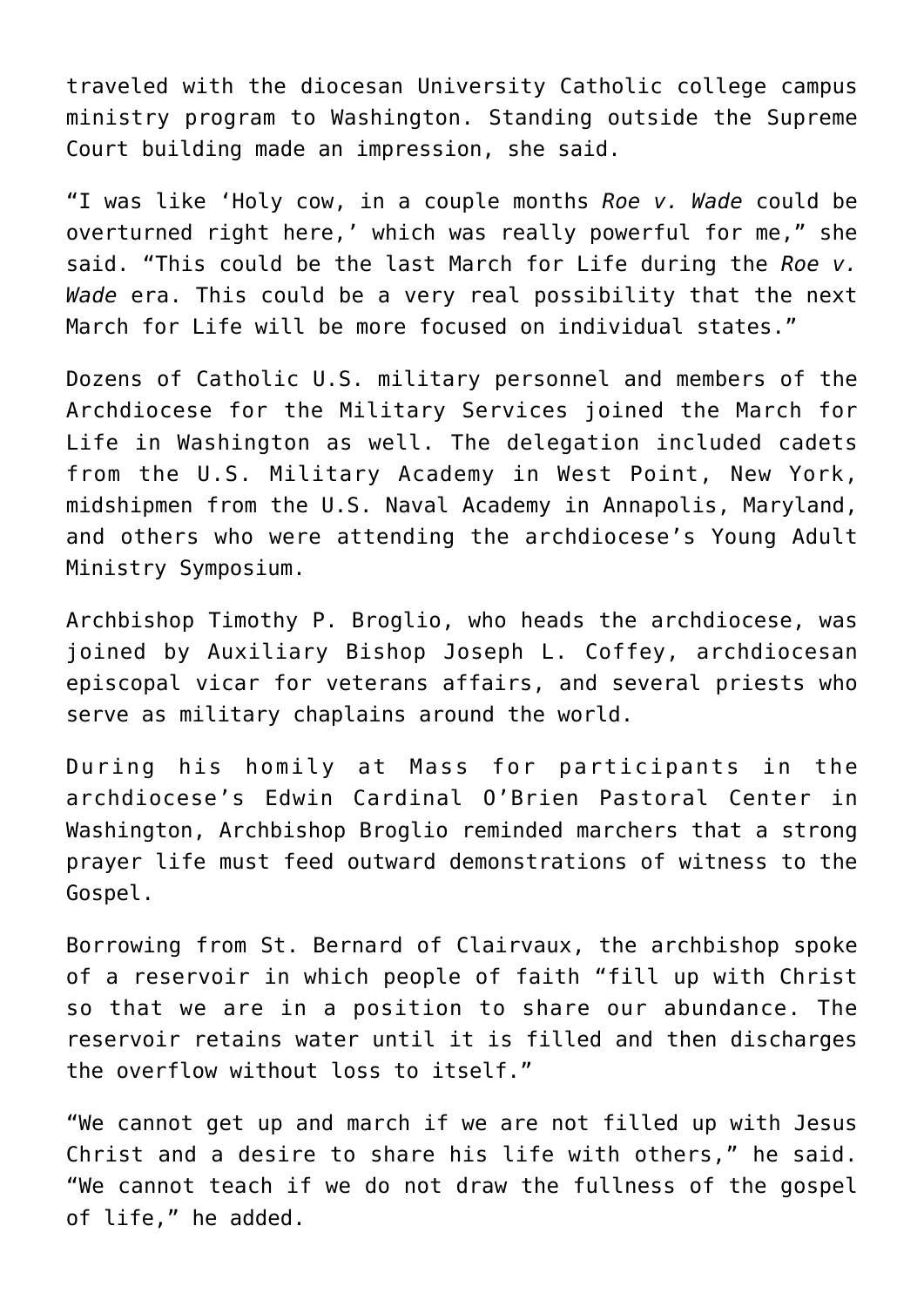In Los Angeles, thousands of people gathered on Jan. 22 for the eighth annual OneLife LA, where Archbishop José H. Gomez called on pro-life advocates "to build a society where it is easier for people to love and be loved."

"We show that love by the way care for one another, especially the weak and vulnerable. OneLife LA reminds us of the beautiful truth that we are all children of God, and that every life is sacred," Archbishop Gomez said.

He called on people "to create a civilization of love that celebrates and protects the beauty and dignity of all human life."

A week earlier, on Jan. 15, thousands of people converged on the Colorado State Capitol in Denver for the Celebrate Life March to witness to basic human rights in calling for an end to abortion.

Attorney Dan Caplis called on participants to continue their work to end abortion as the Supreme Court weighs its decision.

"And when *Roe* fails, yes, the highest mountain will have been conquered. But when *Roe* falls, there will be many other peaks to be scaled because when *Roe* falls, you have a chance to make law and to save babies," Caplis said in calling on legislators to pass a law that would end abortion in Colorado.

Auxiliary Bishop Jorge H. Rodríguez-Novelo of Denver said the work of defending life "will require heroism, courage and suffering."

"To defend the lives of the unborn is a reality that cannot accept delay or hesitation and demands boldness and action. It is a matter of life and death to defend the life of the sick, the elderly, the terminally ill, the people on death row," the bishop said.

"It will imply a change of heart, moving from individualistic,